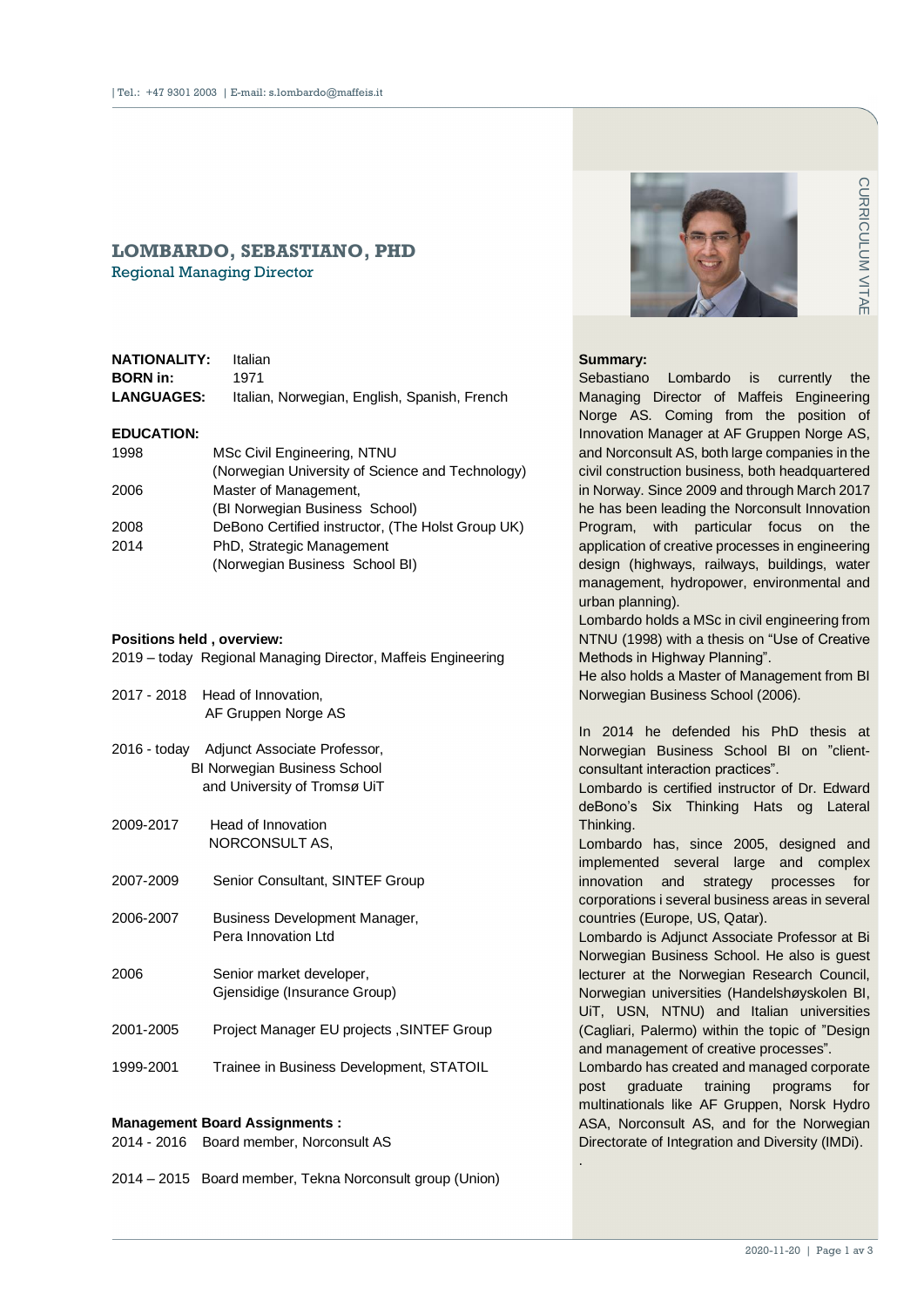# **PROFESSIONAL PRACTICE DETAILS**

2019 - today Regional Managing Director, Maffeis Engineering Norge AS

• Project development and management, civil works, public infrastructure

2017- 2018 Head of Innovation - AF Gruppen Norge AS

• Bispevika Nord, residential building

2009-2017 Head of Innovation - Norconsult AS

Design and management of innovation processes in project organisations in the following market areas:

- Norwegian Public Roads Administration (Vegvesen) (highway projects; e.g. E18, E39, E16, E6.); and
- Swedish Public Roads Administration (Trafikverket) (Gothenburg, Hisingsleden)
- Norwegian government's agency for railway services(Jernbaneverket); several railway projects such as Ulriken tunnel, new Kolbotn station, High Speed Railway Strategy, InterCity lines Trondheim – Stjørdal, Tønsberg – Skien, etc.)
- Real estate and construction industry (e.g. Posten Eiendom AS, ROM Eiendom, OSU Bjørvika)
- Public transport agency in Oslo and Akershus Ruter AS (light rail projects in the Oslo metropolitan area)
- Water management infrastructure (VEAS, Oslo municipality planning and design assignments)
- Airports Avinor (Environmental engineering at Oslo main airport Gardermoen)
- Hydro power plants (Skagerak Kraft AS, Sauland; Hafslund og Borregård, SKL Produksjon, Fjellhaugen, SISO, Veiski)
- NSB Norwegian States Train and Railway (strategy and marketing assignments)
- Industry (Statoil, Norsk Hydro, Aibel, VNG, SINTEF, Syd Varanger Gruver AS, Omya, etc.)
- Municipalities: Bergen, Bærum, Haugesund, Karmøy, Oslo, Sør Varanger, Vågan, Øyer, and others.
- National associations: RIF, BASAL, Forbrukerrådet, BAE rådet, Midt Troms Pedagogisk senter
- Finance: Gjensidige, Det Norske Bank (DnB), Santander
- The Norwegian Defence Estates Agency (Forsvarsbygg) BIM implementation strategies
- The Directorate of Integration and Diversity (IMDi) Innovation facilitation training program
- 2010- Guest lecturer at Norwegian Business School BI, Oslo MET, UiT, USN, Universities of Cagliari, Palermo and Turin (ITA)

| 2007-09 | Senior Consultant SINTEF Group - Coordinator of EU financed R&D projects (FP7)<br>and management consulting services                                                        |
|---------|-----------------------------------------------------------------------------------------------------------------------------------------------------------------------------|
| 2006-07 | Business Development Manager, Pera Innovation Ltd. (www.pera.com)                                                                                                           |
| 2006    | Senior Market developer, Giensidige Insurance Group (www.giensidige.no)<br>Marketing strategies for the private market segment                                              |
| 2005-01 | Consultant, SINTEF Group (www.sintef.com)<br>Coordinator of EU financed R&D projects (FP5, FP6), and Business development consultancy for<br>SINTEF International (Poland). |
| 2000-99 | Trainee and Project manager IT, STATOIL (www.statoil.com)<br>Implementatin of a new CRM system in Statoil's sales organizations in Norway, Sweden and Denmark               |